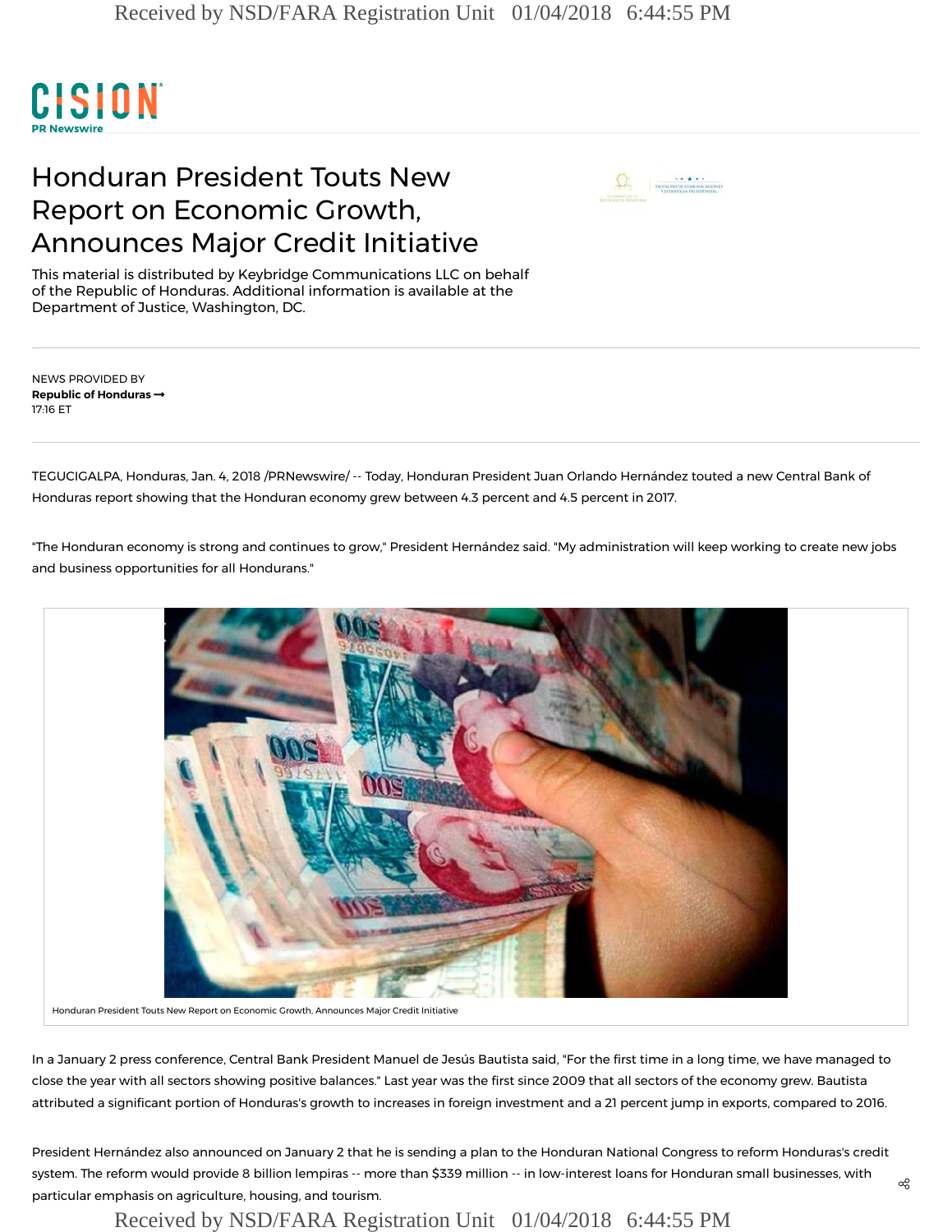## Received by NSD/FARA Registration Unit 01/04/2018 6:44:55 PM

"Economic growth is encouraging," President Hernández said. "But it is not enough to simply grow. We need the benefits of economic growth to be transferred to the middle class."

In recent months, Honduras has received international recognition for its investment potential and economic stability. In a [report](https://www.imf.org/en/Publications/CR/Issues/2017/11/01/Honduras-Fifth-and-Sixth-Reviews-Under-the-Stand-By-Arrangement-Press-Release-Staff-Report-45365) published on November 21, 2017, the International Monetary Fund concluded that the Honduran government has "successfully stabilized the economy, restored confidence, and paved the way for accelerating growth and reducing poverty." Last year, Moody's and S&P both raised Honduras's sovereign credit rating.

### Media Contact:

Andrew Grafton [188294@email4pr.com](mailto:188294@email4pr.com) (202)-471-4228 ext. 119 [www.keybridgecommunications.com](http://www.keybridgecommunications.com/)

SOURCE Republic of Honduras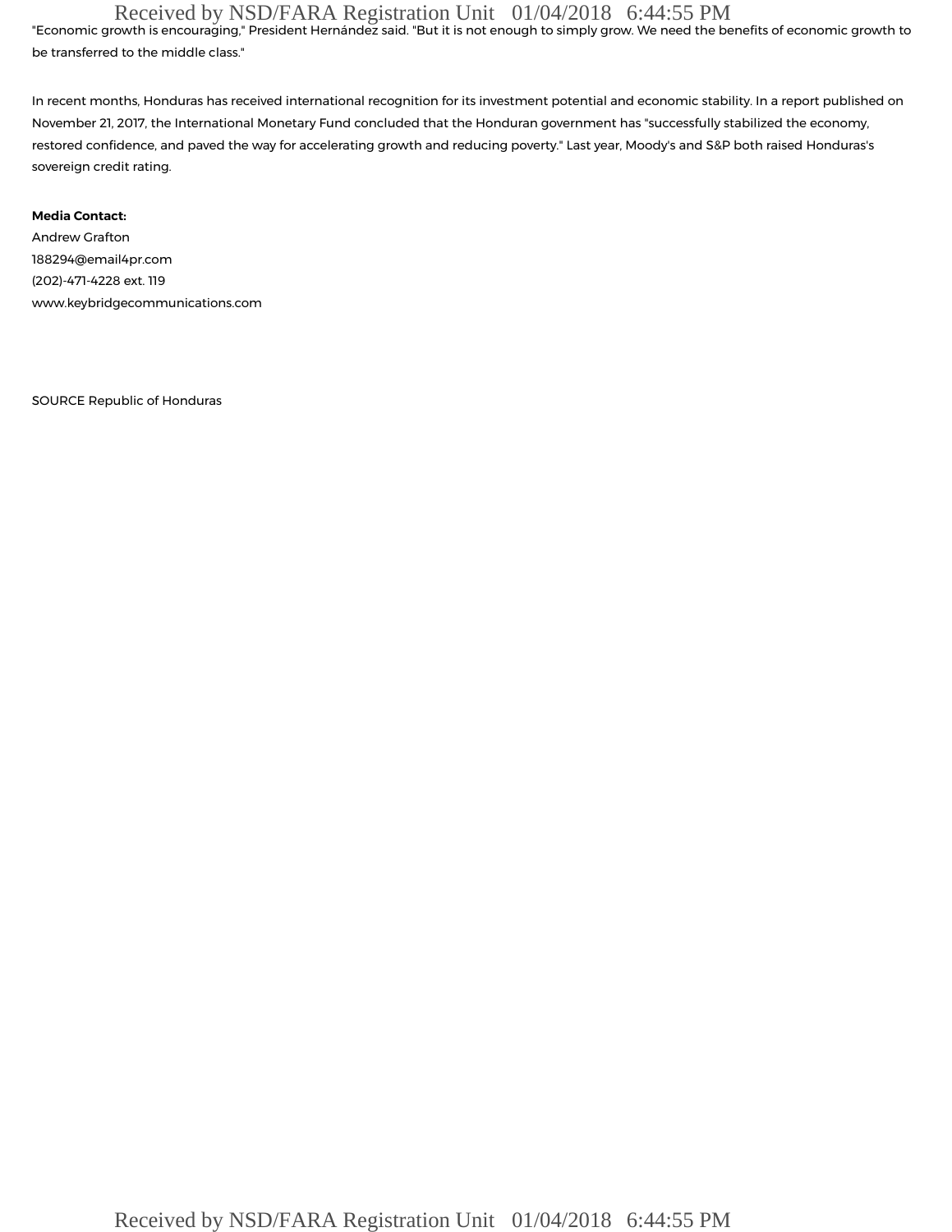

# Honduras Announces Homicide Rate Dipped 25 Percent, Pledges to Keep Fighting Crime



This material is distributed by Keybridge Communications LLC on behalf of the Republic of Honduras. Additional information is available at the Department of Justice, Washington, DC.

NEWS PROVIDED BY Republic of [Honduras](https://www.prnewswire.com/news/republic-of-honduras) Jan 03, 2018, 17:33 ET

TEGUCIGALPA, Honduras, Jan. 3, 2018 /PRNewswire/ -- This week, Honduran law enforcement officials announced that that Honduras's homicide rate dipped by more than 25 percent in 2017.

"We are winning the fight against transnational organized crime, but our work is not finished," President Juan Orlando Hernández said. "Over the course of my second term, we'll continue to make Honduras a safer place for every Honduran."



Honduras Announces Homicide Rate Dipped 25 Percent, Pledges to Keep Fighting Crime

According to the latest fi[gures](http://www.latribuna.hn/2018/01/02/honduras-cierra-2017-3-791-homicidios-264-menos-2016/), Honduras had 3,761 homicides in 2017, 1,359 fewer than in 2016. That represents a rate of 42.8 homicides per 100,000 residents, compared to 86.5 per 100,000 residents in 2011.

"Opportunities for economic growth, which translate into jobs, which translate into more income opportunities, are vital to stemming violence," President Hernández said. "What will give us a safer country in the long term is to work with children, with the family, and with the churches to generate more and better economic opportunities."